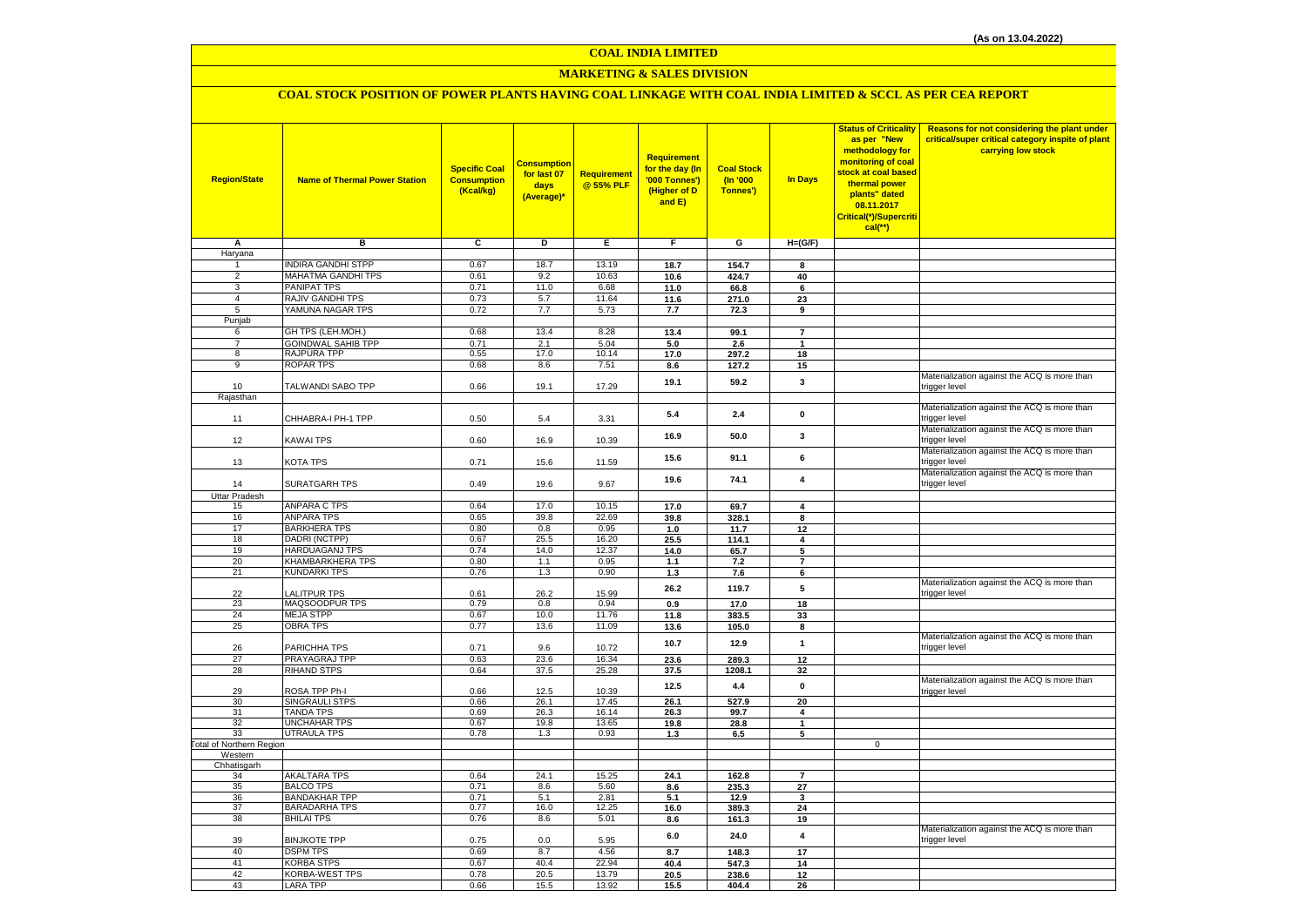## **MARKETING & SALES DIVISION**

## **COAL STOCK POSITION OF POWER PLANTS HAVING COAL LINKAGE WITH COAL INDIA LIMITED & SCCL AS PER CEA REPORT**

| <b>Region/State</b>        | <b>Name of Thermal Power Station</b>                | <b>Specific Coal</b><br><b>Consumption</b><br>(Kcal/kg) | <mark>Consumption</mark><br>for last 07<br>days<br>(Average)* | <b>Requirement</b><br>@ 55% PLF | <b>Requirement</b><br>for the day (In<br>'000 Tonnes')<br>(Higher of D<br>and E) | <b>Coal Stock</b><br>$($ ln '000<br>Tonnes') | In Days                 | <b>Status of Criticality</b><br>as per "New<br>methodology for<br>monitoring of coal<br>stock at coal based<br>thermal power<br>plants" dated<br>08.11.2017<br>Critical(*)/Supercriti<br>$cal$ (**) | Reasons for not considering the plant under<br>critical/super critical category inspite of plant<br>carrying low stock |
|----------------------------|-----------------------------------------------------|---------------------------------------------------------|---------------------------------------------------------------|---------------------------------|----------------------------------------------------------------------------------|----------------------------------------------|-------------------------|-----------------------------------------------------------------------------------------------------------------------------------------------------------------------------------------------------|------------------------------------------------------------------------------------------------------------------------|
| Α                          | в                                                   | С                                                       | D                                                             | Е                               | F.                                                                               | G                                            | $H=(G/F)$               |                                                                                                                                                                                                     |                                                                                                                        |
| 44                         | <b>VAWAPARA TPP</b>                                 | 0.79                                                    | 0.0                                                           | 6.28                            | 6.3                                                                              | 1.6                                          | 0                       |                                                                                                                                                                                                     | Materialization against the ACQ is more than<br>trigger level                                                          |
|                            |                                                     |                                                         |                                                               |                                 | 6.7                                                                              | 76.0                                         | 11                      |                                                                                                                                                                                                     |                                                                                                                        |
| 45<br>46                   | <b>PATHADI TPP</b><br>SIPAT STPS                    | 0.65<br>0.68                                            | 6.7<br>28.0                                                   | 5.18<br>26.62                   | 28.0                                                                             | 589.0                                        | 21                      |                                                                                                                                                                                                     |                                                                                                                        |
|                            |                                                     |                                                         |                                                               |                                 |                                                                                  |                                              |                         |                                                                                                                                                                                                     | Materialization against the ACQ is more than                                                                           |
| 47                         | <b>TAMNAR TPP</b>                                   | 0.84                                                    | 34.4                                                          | 26.52                           | 34.4                                                                             | 166.9                                        | 5                       |                                                                                                                                                                                                     | trigger level                                                                                                          |
| 48                         | <b>JCHPINDA TPP</b>                                 | 0.75                                                    | 22.6                                                          | 14.22                           | 22.6                                                                             | 179.1                                        | 8                       |                                                                                                                                                                                                     | Materialization against the ACQ is more than<br>trigger level                                                          |
| Gujarat                    |                                                     |                                                         |                                                               |                                 |                                                                                  |                                              |                         |                                                                                                                                                                                                     |                                                                                                                        |
|                            |                                                     |                                                         |                                                               |                                 | 9.6                                                                              | 98.0                                         | 10                      |                                                                                                                                                                                                     | Materialization against the ACQ is more than                                                                           |
| 49<br>50                   | <b>GANDHI NAGAR TPS</b><br>SABARMATI (D-F STATIONS) | 0.69<br>0.57                                            | 9.6<br>4.7                                                    | 5.71<br>2.74                    | 4.7                                                                              | 37.7                                         | #REF!                   |                                                                                                                                                                                                     | trigger level                                                                                                          |
|                            |                                                     |                                                         |                                                               |                                 |                                                                                  |                                              |                         |                                                                                                                                                                                                     | Materialization against the ACQ is more than                                                                           |
| 51                         | <b>JKAI TPS</b>                                     | 0.67                                                    | 15.5                                                          | 9.85                            | 15.5                                                                             | 65.1                                         | 4                       |                                                                                                                                                                                                     | trigger level                                                                                                          |
|                            |                                                     |                                                         |                                                               |                                 | 25.8                                                                             | 133.8                                        | 5                       |                                                                                                                                                                                                     | Materialization against the ACQ is more than<br>trigger level                                                          |
| 52<br>Madhya Pradesh       | <b>WANAKBORI TPS</b>                                | 0.67                                                    | 25.8                                                          | 20.22                           |                                                                                  |                                              |                         |                                                                                                                                                                                                     |                                                                                                                        |
| 53                         | AMARKANTAK EXT TPS                                  | 0.65                                                    | 3.1                                                           | 1.80                            | 3.1                                                                              | 47.0                                         | 15                      |                                                                                                                                                                                                     |                                                                                                                        |
| 54                         | <b>ANUPPUR TPP</b>                                  | 0.65                                                    | 16.1                                                          | 10.31                           | 16.1                                                                             | 334.0                                        | 21                      |                                                                                                                                                                                                     |                                                                                                                        |
| 55                         | <b>BINA TPS</b>                                     | 0.74                                                    | 6.1                                                           | 4.88                            | 6.1                                                                              | 36.9                                         | 6                       |                                                                                                                                                                                                     |                                                                                                                        |
| 56                         | GADARWARA TPP                                       | 0.66                                                    | 18.2                                                          | 13.93                           | 18.2                                                                             | 79.9                                         | $\overline{\mathbf{4}}$ |                                                                                                                                                                                                     | Materialization against the ACQ is more than<br>trigger level                                                          |
| 57                         | KHARGONE STPP                                       | 0.60                                                    | 10.4                                                          | 10.45                           | 10.4                                                                             | 200.6                                        | 19                      |                                                                                                                                                                                                     | Materialization against the ACQ is more than<br>trigger level                                                          |
| 58                         | SANJAY GANDHI TPS                                   | 0.82                                                    | 14.8                                                          | 14.57                           | 14.8                                                                             | 27.4                                         | $\overline{2}$          |                                                                                                                                                                                                     | Non payment of dues                                                                                                    |
| 59                         | SATPURA TPS                                         | 0.67                                                    | 7.6                                                           | 11.79                           | 11.8                                                                             | 43.0                                         | 4                       |                                                                                                                                                                                                     | Non Payment of Dues                                                                                                    |
| 60                         | <b>SEIONI TPP</b>                                   | 0.64                                                    | 9.9                                                           | 5.06                            | 9.9                                                                              | 65.9                                         | $\overline{7}$          |                                                                                                                                                                                                     |                                                                                                                        |
| 61                         | SHREE SINGAJI TPP                                   | 0.71                                                    | 26.7                                                          | 23.50                           | 26.7                                                                             | 130.8                                        | 5                       |                                                                                                                                                                                                     | Non Payment of Dues                                                                                                    |
| 62                         | <b>VINDHYACHAL STPS</b>                             | 0.69                                                    | 62.9                                                          | 43.60                           | 62.9                                                                             | 1602.5                                       | 25                      |                                                                                                                                                                                                     |                                                                                                                        |
| Maharashtra                |                                                     |                                                         |                                                               |                                 |                                                                                  |                                              |                         |                                                                                                                                                                                                     |                                                                                                                        |
|                            | <b>AMRAVATI TPS</b>                                 |                                                         |                                                               |                                 | 19.1                                                                             | 67.9                                         | 4                       |                                                                                                                                                                                                     | Materialization against the ACQ is more than<br>trigger level                                                          |
| 63<br>64                   | <b>BHUSAWAL TPS</b>                                 | 0.62<br>0.72                                            | 19.1<br>16.8                                                  | 11.07<br>11.44                  | 16.8                                                                             | 17.4                                         | $\mathbf{1}$            |                                                                                                                                                                                                     | Non payment of dues                                                                                                    |
| 65                         | <b>BUTIBORI TPP</b>                                 | 0.67                                                    | 0.0                                                           | 5.31                            | 5.3                                                                              | 59.7                                         | 11                      |                                                                                                                                                                                                     |                                                                                                                        |
| 66                         | CHANDRAPUR(MAHARASHTRA) STPS                        | 0.78                                                    | 42.7                                                          | 30.17                           | 42.7                                                                             | 315.9                                        | $\overline{7}$          |                                                                                                                                                                                                     | Non payment of dues                                                                                                    |
|                            |                                                     |                                                         |                                                               |                                 |                                                                                  |                                              |                         |                                                                                                                                                                                                     | Materialization against the ACQ is more than                                                                           |
| 67                         | DAHANU TPS                                          | 0.62                                                    | $6.0\,$                                                       | 4.09                            | 6.0                                                                              | 5.7                                          | $\mathbf{1}$            |                                                                                                                                                                                                     | trigger level                                                                                                          |
| 68                         | DHARIWAL TPP                                        | 0.67                                                    | 8.5                                                           | 5.34                            | 8.5                                                                              | 77.8                                         | 9                       |                                                                                                                                                                                                     | Materialization against the ACQ is more than<br>trigger level                                                          |
| 69                         | <b>GMR WARORA TPS</b>                               | 0.67                                                    | $6.0\,$                                                       | 5.29                            | 6.0                                                                              | 41.6                                         | $\overline{7}$          |                                                                                                                                                                                                     | Materialization against the ACQ is more than<br>trigger level                                                          |
| 70                         | <b>KHAPARKHEDA TPS</b>                              | 0.89                                                    | 21.3                                                          | 15.72                           | 21.3                                                                             | 133.4                                        | 6                       |                                                                                                                                                                                                     |                                                                                                                        |
| 71                         | <b>KORADI TPS</b>                                   | 0.76                                                    | 23.5                                                          | 22.08                           | 23.5                                                                             | 68.3                                         | 3                       |                                                                                                                                                                                                     | Non payment of dues                                                                                                    |
| 72                         | <b>MAUDA TPS</b>                                    | 0.70                                                    | 33.4                                                          | 21.29                           | 33.4                                                                             | 76.7                                         | $\overline{2}$          |                                                                                                                                                                                                     |                                                                                                                        |
| 73                         | <b>NASIK TPS</b>                                    | 0.81                                                    | 7.0                                                           | 6.72                            | 7.0                                                                              | 21.0                                         | 3                       |                                                                                                                                                                                                     | Non payment of dues                                                                                                    |
| 74                         | <b>PARAS TPS</b>                                    | 0.74                                                    | 7.5                                                           | 4.90                            | $7.5$                                                                            | 45.9                                         | 6                       |                                                                                                                                                                                                     | Non payment of dues<br>Non payment of dues                                                                             |
| 75                         | <b>PARLITPS</b>                                     | 0.67                                                    | 7.5                                                           | 6.65                            | 7.5                                                                              | 15.1                                         | $\overline{2}$          |                                                                                                                                                                                                     | Materialization against the ACQ is more than                                                                           |
| 76                         | <b>SOLAPUR STPS</b>                                 | 0.56                                                    | 9.5                                                           | 9.73                            | 9.7                                                                              | 29.5                                         | 3                       |                                                                                                                                                                                                     | trigger level                                                                                                          |
| 77                         | <b>TIRORA TPS</b>                                   | 0.66                                                    | 47.6                                                          | 28.73                           | 47.6                                                                             | 206.9                                        | $\overline{\mathbf{4}}$ |                                                                                                                                                                                                     | Materialization against the ACQ is more than<br>trigger level                                                          |
| 78                         | WARDHA WARORA TPP                                   | 0.66                                                    | 5.6                                                           | 4.71                            | 5.6                                                                              | 134.8                                        | 24                      |                                                                                                                                                                                                     |                                                                                                                        |
| otal of Western Region     |                                                     |                                                         |                                                               |                                 |                                                                                  |                                              |                         | $\mathbf 0$                                                                                                                                                                                         |                                                                                                                        |
| Southern<br>Andhra Pradesh |                                                     |                                                         |                                                               |                                 |                                                                                  |                                              |                         |                                                                                                                                                                                                     |                                                                                                                        |
|                            |                                                     |                                                         |                                                               |                                 |                                                                                  |                                              |                         |                                                                                                                                                                                                     | Materialization against the ACQ is more than                                                                           |
| 79                         | DAMODARAM SANJEEVAIAH TPS                           | 0.66                                                    | 12.5                                                          | 13.85                           | 13.8                                                                             | 56.6                                         | 4                       |                                                                                                                                                                                                     | trigger level<br>Materialization against the ACQ is more than                                                          |
| 80                         | Dr. N.TATA RAO TPS                                  | 0.77                                                    | 30.3                                                          | 17.90                           | 30.3                                                                             | 46.0                                         | $\mathbf{2}$            |                                                                                                                                                                                                     | trigger level                                                                                                          |
| 81                         | PAINAMPURAM TPP                                     | 0.59                                                    | 18.8                                                          | 10.21                           | 18.8                                                                             | 114.9                                        | 6                       |                                                                                                                                                                                                     |                                                                                                                        |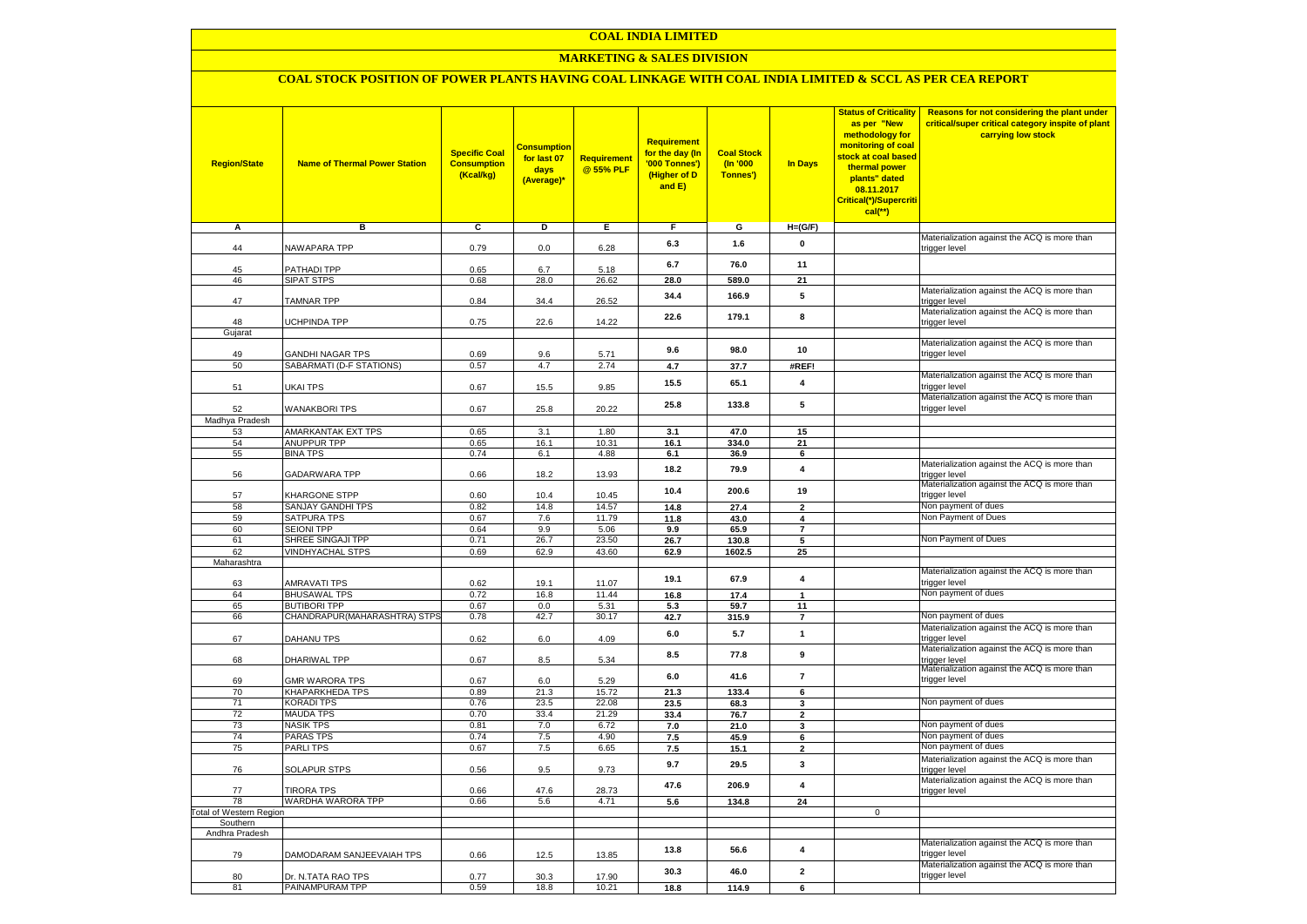## **MARKETING & SALES DIVISION**

# **COAL STOCK POSITION OF POWER PLANTS HAVING COAL LINKAGE WITH COAL INDIA LIMITED & SCCL AS PER CEA REPORT**

| <b>Region/State</b>             | <b>Name of Thermal Power Station</b> | <b>Specific Coal</b><br><b>Consumption</b><br>(Kcal/kg) | <b>Consumption</b><br>for last 07<br>days<br>(Average)* | <b>Requirement</b><br>@ 55% PLF | <b>Requirement</b><br>for the day (In<br>'000 Tonnes')<br>(Higher of D<br>and E) | <b>Coal Stock</b><br>$($ ln '000<br>Tonnes') | In Days              | <b>Status of Criticality</b><br>as per "New<br>methodology for<br>monitoring of coal<br>stock at coal based<br>thermal power<br>plants" dated<br>08.11.2017<br>Critical(*)/Supercriti<br>$cal$ (**) | Reasons for not considering the plant under<br>critical/super critical category inspite of plant<br>carrying low stock |
|---------------------------------|--------------------------------------|---------------------------------------------------------|---------------------------------------------------------|---------------------------------|----------------------------------------------------------------------------------|----------------------------------------------|----------------------|-----------------------------------------------------------------------------------------------------------------------------------------------------------------------------------------------------|------------------------------------------------------------------------------------------------------------------------|
| A                               | в                                    | c                                                       | D                                                       | Е                               | F.                                                                               | G                                            | $H=(G/F)$            |                                                                                                                                                                                                     |                                                                                                                        |
| 82                              | RAYALASEEMA TPS                      | 0.76                                                    | 20.3                                                    | 16.60                           | 20.3                                                                             | 29.7                                         | $\mathbf{1}$         |                                                                                                                                                                                                     | Materialization against the ACQ is more than                                                                           |
| 83                              | SIMHADRI                             | 0.78                                                    | 32.0                                                    | 20.54                           | 32.0                                                                             | 193.8                                        | 6                    |                                                                                                                                                                                                     | trigger level                                                                                                          |
|                                 |                                      |                                                         |                                                         |                                 |                                                                                  |                                              | $\mathbf{1}$         |                                                                                                                                                                                                     | Materialization against the ACQ is more than                                                                           |
| 84                              | <b>SGPL TPP</b>                      | 0.53                                                    | 17.6                                                    | 9.26                            | 17.6                                                                             | 20.7                                         |                      |                                                                                                                                                                                                     | trigger level                                                                                                          |
| 85<br>Karnataka                 | <b>VIZAG TPP</b>                     | 0.67                                                    | 6.7                                                     | 9.20                            | 9.2                                                                              | 29.8                                         | $\mathbf{3}$         |                                                                                                                                                                                                     |                                                                                                                        |
|                                 |                                      |                                                         |                                                         |                                 |                                                                                  |                                              |                      |                                                                                                                                                                                                     | Materialization against the ACQ is more than                                                                           |
| 86                              | <b>BELLARY TPS</b>                   | 0.63                                                    | 12.9                                                    | 14.23                           | 14.2                                                                             | 43.9                                         | 3                    |                                                                                                                                                                                                     | trigger level                                                                                                          |
| 87                              | KUDGI STPP                           | 0.63                                                    | 21.3                                                    | 19.90                           | 21.3                                                                             | 70.9                                         | 3                    |                                                                                                                                                                                                     | Materialization against the ACQ is more than<br>trigger level                                                          |
| 88                              | <b>RAICHUR TPS</b>                   | 0.66                                                    | 17.7                                                    | 14.98                           | 17.7                                                                             | 17.3                                         | $\mathbf{1}$         |                                                                                                                                                                                                     | Materialization against the ACQ is more than<br>trigger level                                                          |
| 89                              | <b>YERMARUS TPP</b>                  | 0.62                                                    | 14.5                                                    | 13.09                           | 14.5                                                                             | 29.6                                         | $\overline{2}$       |                                                                                                                                                                                                     | Materialization against the ACQ is more than                                                                           |
| <b>Tamil Nadu</b>               |                                      |                                                         |                                                         |                                 |                                                                                  |                                              |                      |                                                                                                                                                                                                     | trigger level                                                                                                          |
| 90                              | <b>METTUR TPS</b>                    | 0.81                                                    | 13.9                                                    | 8.98                            | 13.9                                                                             | 5.1                                          | $\mathbf 0$          |                                                                                                                                                                                                     | Materialization against the ACQ is more than<br>trigger level                                                          |
| 91                              | METTUR TPS - II                      | 0.78                                                    | 7.0                                                     | 6.16                            | 7.0                                                                              | 15.0                                         | $\mathbf{2}$         |                                                                                                                                                                                                     | Materialization against the ACQ is more than<br>trigger level                                                          |
| 92                              | <b>VORTH CHENNAI TPS</b>             | 0.82                                                    | 30.1                                                    | 19.78                           | 30.1                                                                             | 72.1                                         | $\overline{2}$       |                                                                                                                                                                                                     | Materialization against the ACQ is more than<br>trigger level                                                          |
| 93                              | <b>TUTICORIN TPS</b>                 | 0.96                                                    | 9.2                                                     | 13.31                           | 13.3                                                                             | 23.4                                         | $\mathbf{2}$         |                                                                                                                                                                                                     | Materialization against the ACQ is more than<br>trigger level                                                          |
| 94                              | <b>VALLUR TPP</b>                    | 0.72                                                    | 24.6                                                    | 14.26                           | 24.6                                                                             | 130.9                                        | $\overline{5}$       |                                                                                                                                                                                                     |                                                                                                                        |
| Telangana                       |                                      |                                                         |                                                         |                                 |                                                                                  |                                              |                      |                                                                                                                                                                                                     |                                                                                                                        |
| 95                              | <b>BHADRADRI TPP</b>                 | 0.69                                                    | 13.9                                                    | 9.83                            | 13.9                                                                             | 75.2                                         | 5                    |                                                                                                                                                                                                     |                                                                                                                        |
| 96<br>97                        | KAKATIYA TPS<br>KOTHAGUDEM TPS (NEW) | 0.57<br>0.64                                            | 10.8<br>14.0                                            | 8.33<br>8.46                    | 10.8<br>14.0                                                                     | 133.8<br>103.9                               | 12<br>$\overline{7}$ |                                                                                                                                                                                                     |                                                                                                                        |
| 98                              | KOTHAGUDEM TPS (STAGE-7)             | 0.50                                                    | 9.5                                                     | 5.23                            | 9.5                                                                              | 56.4                                         | 6                    |                                                                                                                                                                                                     |                                                                                                                        |
| 99                              | <b>RAMAGUNDEM STPS</b>               | 0.62                                                    | 32.1                                                    | 21.33                           | 32.1                                                                             | 204.1                                        | 6                    |                                                                                                                                                                                                     |                                                                                                                        |
| 100                             | <b>RAMAGUNDEM-B TPS</b>              | 0.77                                                    | 0.7                                                     | 0.64                            | 0.7                                                                              | 10.3                                         | 15                   |                                                                                                                                                                                                     |                                                                                                                        |
| 101                             | <b>SINGARENI TPP</b>                 | 0.58                                                    | 15.4                                                    | 9.12                            | 15.4                                                                             | 129.1                                        | 8                    |                                                                                                                                                                                                     |                                                                                                                        |
| <b>Fotal of Southern Region</b> |                                      |                                                         |                                                         |                                 |                                                                                  |                                              |                      | $\mathbf 0$                                                                                                                                                                                         |                                                                                                                        |
| Eastern<br>Bihar                |                                      |                                                         |                                                         |                                 |                                                                                  |                                              |                      |                                                                                                                                                                                                     |                                                                                                                        |
| 102                             | <b>BARAUNI TPS</b>                   | 0.63                                                    | 4.6                                                     | 5.90                            | 5.9                                                                              | 118.8                                        | 20                   |                                                                                                                                                                                                     |                                                                                                                        |
| 103                             | <b>BARHI</b>                         | 0.67                                                    | 8.9                                                     | 5.84                            | 8.9                                                                              | 116.7                                        | 13                   |                                                                                                                                                                                                     |                                                                                                                        |
| 104                             | <b>BARH II</b>                       | 0.67                                                    | 17.7                                                    | 11.67                           | 17.7                                                                             | 233.5                                        | 13                   |                                                                                                                                                                                                     |                                                                                                                        |
| 105                             | KAHALGAON TPS                        | 0.80                                                    | 30.2                                                    | 24.62                           | 30.2                                                                             | 204.0                                        | $\overline{7}$       |                                                                                                                                                                                                     | Materialization against the ACQ is more than<br>trigger level                                                          |
| 106                             | MUZAFFARPUR TPS                      | 0.77                                                    | 4.7                                                     | 3.95                            | 4.7                                                                              | 77.9                                         | 16                   |                                                                                                                                                                                                     | Materialization against the ACQ is more than<br>trigger level                                                          |
| 107                             | <b>NABINAGAR STPP</b>                | 0.58                                                    | 18.1                                                    | 10.14                           | 18.1                                                                             | 260.0                                        | 14                   |                                                                                                                                                                                                     |                                                                                                                        |
| 108<br>Jharkhand                | <b>NABINAGAR TPP</b>                 | 0.69                                                    | 15.3                                                    | 9.06                            | 15.3                                                                             | 72.3                                         | 5                    |                                                                                                                                                                                                     |                                                                                                                        |
| 109                             | BOKARO TPS `A` EXP                   | 0.57                                                    | 5.4                                                     | 3.78                            | 5.4                                                                              | 239.8                                        | 44                   |                                                                                                                                                                                                     |                                                                                                                        |
| 110                             | CHANDRAPURA(DVC) TPS                 | 0.61                                                    | 7.3                                                     | 4.06                            | 7.3                                                                              | 156.8                                        | 22                   |                                                                                                                                                                                                     |                                                                                                                        |
| 111                             | <b>JOJOBERA TPS</b>                  | 0.69                                                    | 3.3                                                     | 2.18                            | 3.3                                                                              | 59.2                                         | 18                   |                                                                                                                                                                                                     |                                                                                                                        |
| 112                             | KODARMA TPP                          | 0.62                                                    | 12.2                                                    | 8.23                            | 12.2                                                                             | 161.9                                        | 13                   |                                                                                                                                                                                                     |                                                                                                                        |
| 113                             | <b>MAHADEV PRASAD STPP</b>           | 0.70                                                    | 5.5                                                     | 5.01                            | 5.5                                                                              | 33.2                                         | 6                    |                                                                                                                                                                                                     | Materialization against the ACQ is more than<br>trigger level                                                          |
| 114                             | <b>MAITHON RB TPP</b>                | 0.64                                                    | 14.0                                                    | 8.89                            | 14.0                                                                             | 276.1                                        | 20                   |                                                                                                                                                                                                     | Materialization against the ACQ is more than                                                                           |
| 115                             | TENUGHAT TPS                         | 0.75                                                    | 5.4                                                     | 4.16                            | 5.4                                                                              | 53.5                                         | 10                   |                                                                                                                                                                                                     | trigger level                                                                                                          |
| Odisha<br>116                   | <b>DARLIPALI STPS</b>                | 0.71                                                    | 27.1                                                    | 14.95                           | 27.1                                                                             | 358.2                                        | 13                   |                                                                                                                                                                                                     |                                                                                                                        |
| 117                             | <b>DERANG TPP</b>                    | 0.70                                                    | 15.5                                                    | 11.10                           | 15.5                                                                             | 1219.2                                       | 79                   |                                                                                                                                                                                                     |                                                                                                                        |
| 118                             | <b>IB VALLEY TPS</b>                 | 0.83                                                    | 17.7                                                    | 19.16                           | 19.2                                                                             | 302.2                                        | 16                   |                                                                                                                                                                                                     |                                                                                                                        |
|                                 |                                      |                                                         |                                                         |                                 | 18.1                                                                             | 56.9                                         | 3                    |                                                                                                                                                                                                     | Materialization against the ACQ is more than                                                                           |
| 119                             | KAMALANGA TPS                        | 0.72                                                    | 18.1                                                    | 10.02                           |                                                                                  |                                              |                      |                                                                                                                                                                                                     | trigger level                                                                                                          |